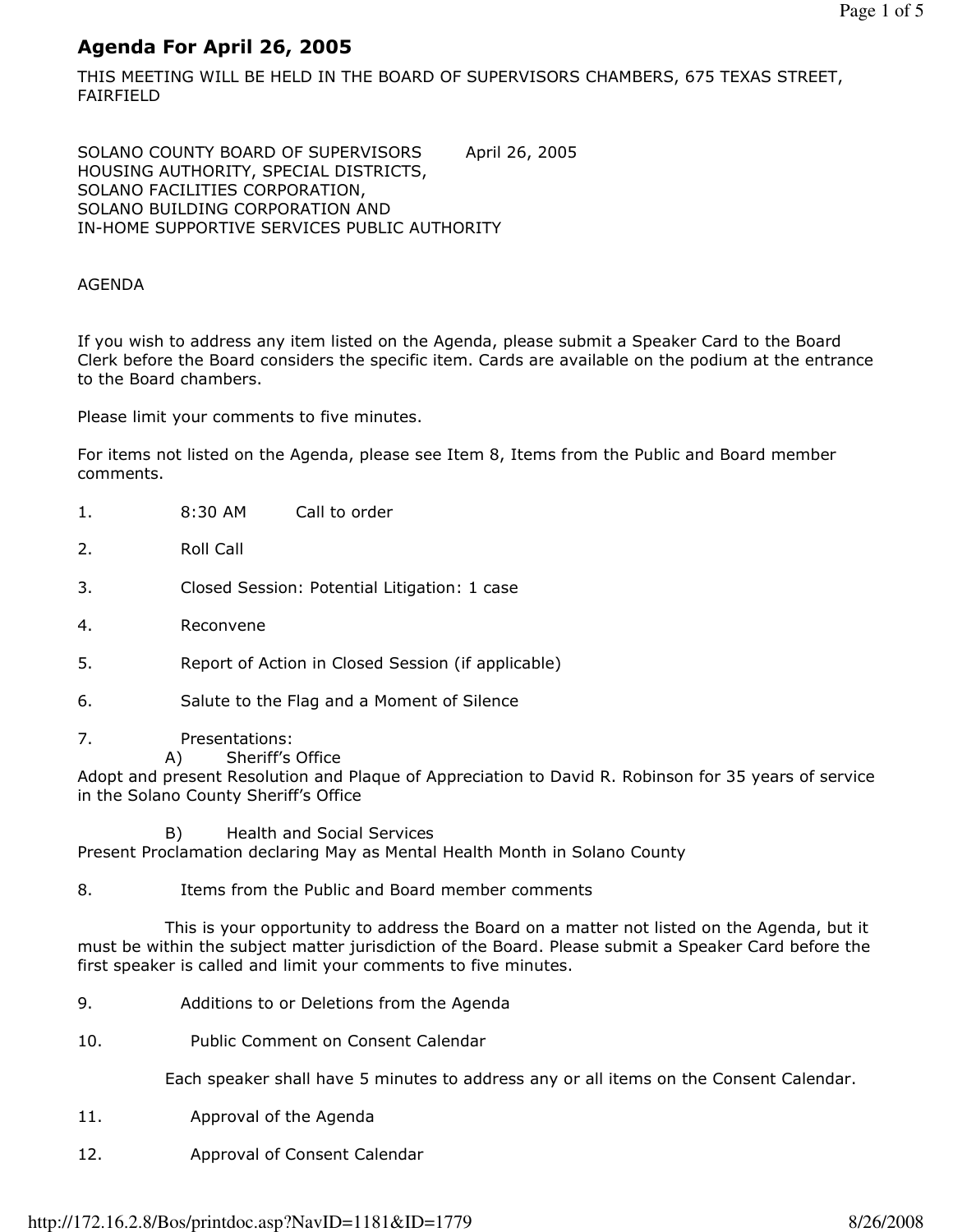The Board considers all matters listed under the Consent Calendar to be routine and will adopt them in one motion. There will be no discussion on these items before the Board votes on the motion unless Board members request specific items be discussed and/or removed from the Consent Calendar.

## CONSENT CALENDAR

#### GENERAL GOVERNMENT

- 13. Clerk of the Board of Supervisors: Approval of Minutes: None
- 14. County Administrator:

A) Consider Board of Supervisors response to 2004/05 Grand Jury Report on Solano County Towing Policies, issued March 1, 2005 related specifically to the County Sheriff's policies and procedures for towing and storage of vehicles

B) Consider canceling Board of Supervisors meetings of July 5 and July 12, 2005

C) Consider scheduling six month Strategic Planning follow-up meeting with Marilyn Snider, Snider and Associates, and set date for October 31, 2005 at a location to be determined

#### 15. County Counsel:

 A) Review and approve revised Conflict of Interest Code Updates for the Department of Child Support and the Department of Health and Social Services

B) Adopt resolution approving Amendment No. 4.5 to the Joint Exercise Agreement for the Solano Water Authority relating to administrative cost allocation

#### 16. Human Resources:

 Adopt Resolution to amend the Alphabetical Listing of Classes and Salaries to add the new classification of Legal Procedures Clerk - Entry

## 17. Treasurer-Tax Collector-County Clerk:

 Adopt ordinance amending Solano County Code Chapter 26, 'Section 26-103.3, Tax Collector's Statement and Security for Taxes

## HEALTH AND SOCIAL SERVICES

18. Health and Social Services:

A) Approve a two-year agreement in the amount of \$67,500 with the National Council on Crime and Delinquency to provide a software program to track child welfare's level of success with outcome and accountability expectations set by the state and federal governments

B) Approve a grant application in the amount of \$100,000 to the federal Health Resources and Services Administration (HRSA) effective September 1, 2005, to integrate chronic disease management into the spectrum of services provided at County Medical Clinics

C) Approve an amendment in the amount of \$36,000 to a contract with Solutions West Inc. to increase the contract total amount from \$240,000 to \$276,000 to pay for an additional 600 hours of consulting time during the contract period ending September 30, 2005

## CRIMINAL JUSTICE

## 19. Sheriff's Office:

Approve the assignment of a contract with AT&T Corporation to Gores Technologies Group, LLC to provide inmate telephone services

## LAND USE/TRANSPORTATION

#### http://172.16.2.8/Bos/printdoc.asp?NavID=1181&ID=1779 8/26/2008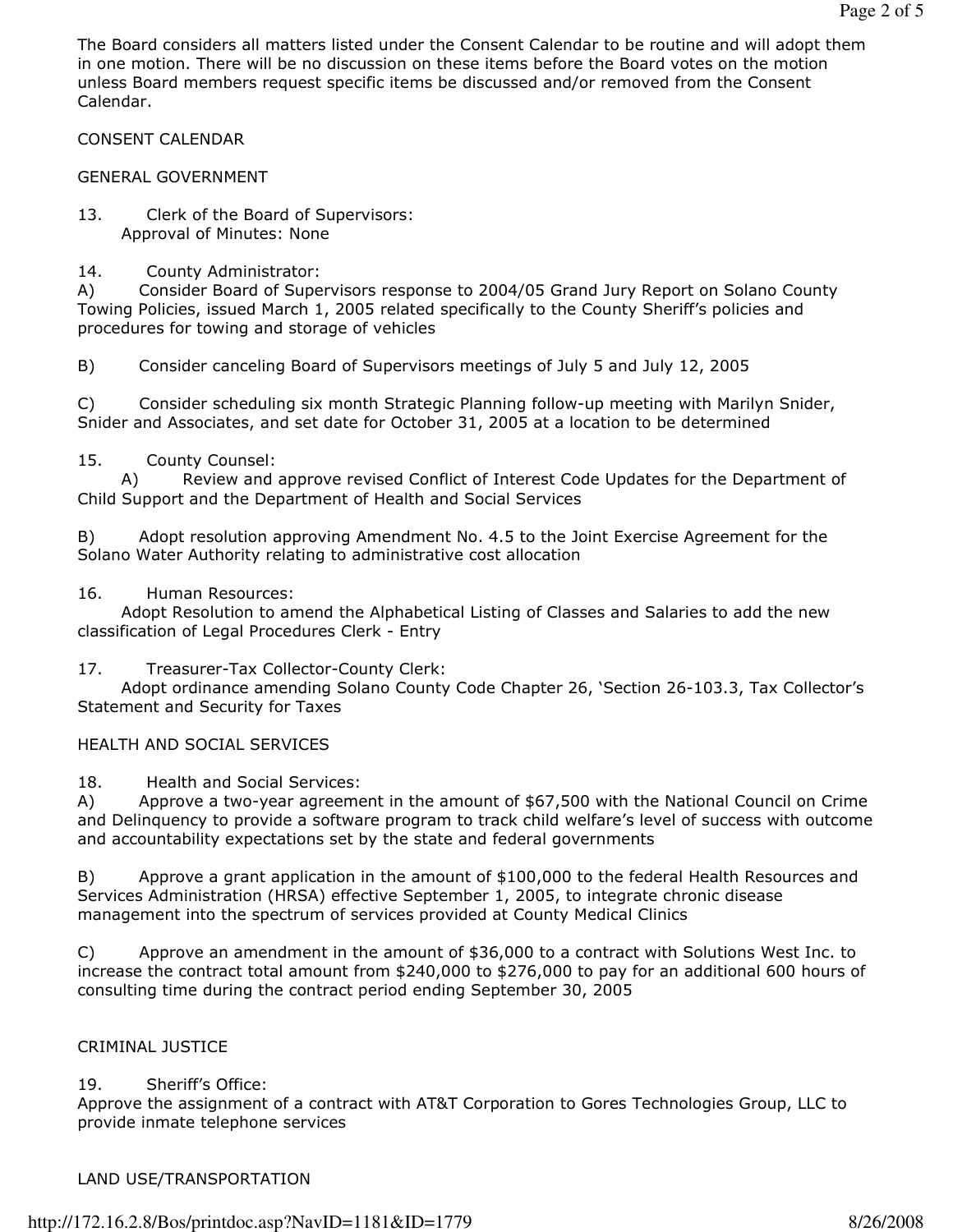20. Resource Management:

A) Adopt resolution certifying the maintained mileage of County roads as 595.414 as of December 31, 2004

B) Adopt resolution approving Traffic Order Number 388 prohibiting parking at the Liberty Island Road Bridge at Shag Slough

# SCHEDULED CALENDAR

21. Rescheduled Consent Items: (Items pulled from Consent Calendar above)

- A) D)
- B) E)
- C) F)

## GENERAL GOVERNMENT

22. County Administrator:

A) Receive the 2005 Public Facilities Fee Update and Dixon Unified School District Library District 2005 Library Facilities Fee Update Reports; conduct public hearing regarding the proposed Public Facility Fees; and adopt a resolution establishing Modified Public Facilities Fees for FY 2005/2006

B) First reading of an ordinance amending Chapter 11 of the Solano County Code relating to user fees for County departments and offices; conduct public hearing and consider adoption of new and revised fees by separate resolutions for various County departments and approve the Department of Health and Social Services Sliding Fee Schedule for determining eligibility for discounted fees

C) Public hearing to consider proposed uses of Justice Assistance Grant Funds; authorization to make application to Department of Justice for Justice Assistance grant (JAG) and approval of proposed Project Description and Expenditure Plan

## 23. County Counsel:

A) First reading of a technical correction ordinance amending Solano County Code Chapter 2, relating to the Department of Resource Management

B) Consider adoption of ordinance adding Article XVI of Chapter 11 of the Solano County Code relating to Fire Protection District Impact Fees; conduct public hearing on collection of Fire Protection District Impact Fees; adopt resolution adopting Fire Protection District Impact fees and authorizing the levying for the Cordelia and Vacaville Fire Protection Districts; and approve agreement with Cordelia and Vacaville Fire Protection Districts for collection of Fire Protection District Impact Fees

## 24. Auditor-Controller:

Conduct a public hearing on the proposed Solano County Criminal Justice Administration (Booking) Fee for Fiscal Year 2005/2006 and adopt the resolution containing written findings and determinations and setting the fees

## LAND USE/TRANSPORTATION

# 25. Resource Management:

A) Conduct a public hearing to adopt a resolution approving and supporting the City of Davis, and City of Dixon proposal, in partnership with the Solano Land Trust to the California Department of Conservation's California Farmland Conservancy Program and to the U.S. Department of Agriculture's Farm and Ranch Land Protection Program for the Ebey-Laughtin Ranch Property Agricultural Conservation Easement

B) Conduct a public hearing to adopt a resolution approving and supporting the Solano Land Trust proposals to the California Department of Conservation's California Farmland Conservancy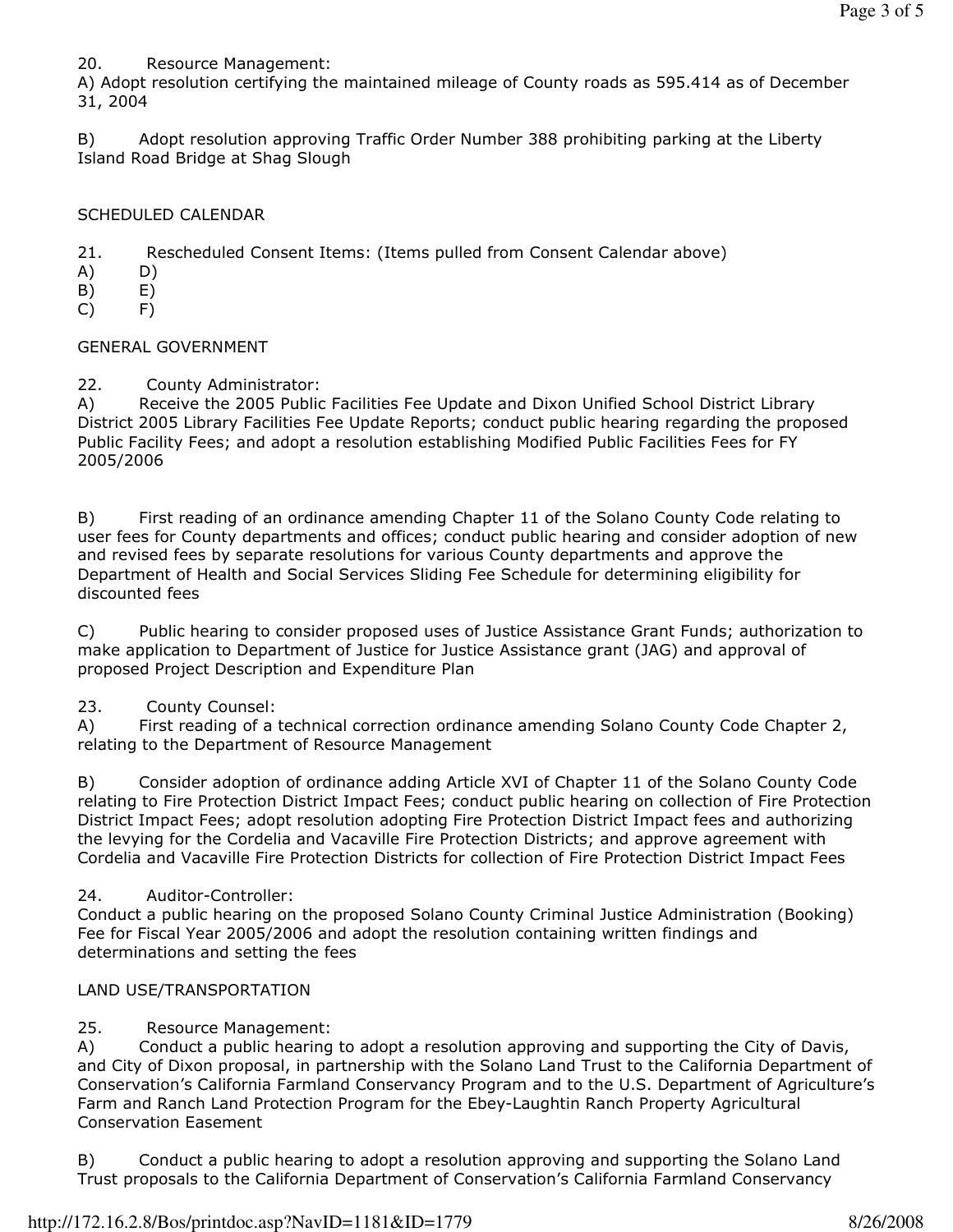Program and to the U.S. Department of Agriculture's Farm and Ranch Land Protection Program for the Solano Land Trust/Escano Property and Beckwith Ranch Property Agricultural Conservation Easements

C) Continue Public Hearing concerning the first reading of an ordinance adding Chapter 27 to the Solano County Code and the first reading of an ordinance amending Chapter 28 (Zoning Ordinance) of the Solano County Code, relating to confined animal facilities to May 3, 2005 at 2:00 P.M.

## MISCELLANEOUS ITEMS

Appointments/Resignations to Boards and Commissions:

26. Board of Supervisors

A) Consider the appointment of Susan Williams and the reappointment of Kathleen Mitsopoulos to the In-Home Supportive Services Advisory Committee (Supervisor Kromm)

B) Consider the appointment of Lynn Lippstreu to the Suisun Fire Protection District (Supervisor Kromm)

C) Consider the reappointments of Page Baldwin Jr., and Bill Petersen to the Montezuma Fire Protection District (Supervisor Reagan)

D) Consider the reappointments of Carlo Guidi, Terry Lee, Joe Maria and Dick Taylor to the Ryer Fire Protection District (Supervisor Reagan)

27. Adjourn: to the Board of Supervisors Meeting of May 3, 2005 at 8:30 A.M., Board Chambers, 675 Texas Street, Fairfield

# MEETING CALENDAR

| 4/26                                                                           | 9:00 a.m.        | Board of Supervisors, Board Chambers, 675 Texas St., FF                      |
|--------------------------------------------------------------------------------|------------------|------------------------------------------------------------------------------|
|                                                                                | 4/26 5:30 p.m.   | Vallejo Sanitation and Flood Control, 555 Santa Clara St., Vallejo           |
|                                                                                | $4/27$ 4:00 p.m. | Local Mental Health Board, 275 Beck Ave., FF                                 |
|                                                                                |                  | 4/28 8:00 a.m. ABAG General Assembly, Palace Hotel, 2 New Montgomery St., SF |
|                                                                                | $4/28$ 7:00 p.m. | Nut Tree Airport Advisory Committee, Nut Tree Airport, Vacaville             |
|                                                                                | $5/2$ 10:00 a.m. | LAFCo, Board Chambers, 675 Texas St., FF                                     |
|                                                                                | $5/3$ 8:30 a.m.  | Board of Supervisors, Board Chambers, 675 Texas St., FF                      |
|                                                                                | 5/4 9:30 a.m.    | BAAQMD, 939 Ellis St., SF                                                    |
|                                                                                | $5/4$ 1:00 p.m.  | ABAG Regional Planning Commission, Metrocenter Auditorium, 101               |
| Eighth St., Oakland                                                            |                  |                                                                              |
| 5/5                                                                            | $10:00$ a.m.     | Solano County Zoning Administrator, Office of Resource                       |
| Management, 675 Texas St., Suite 5500, Resource Management Conference Room, FF |                  |                                                                              |
|                                                                                | $5/5$ 1:00 p.m.  | BCDC, Ferry Bldg. on the Embarcadero, meeting facilities, second             |
| floor, foot of Market St., SF                                                  |                  |                                                                              |
|                                                                                | $5/5$ 7:00 p.m.  | Solano County Planning Commission, Board of Supervisors Chambers,            |
| 675 Texas St., FF                                                              |                  |                                                                              |
|                                                                                | $5/10$ 8:30 a.m. | Board of Supervisors, Board Chambers, 675 Texas St., FF                      |
|                                                                                | $5/10$ 4:00 p.m. | Maternal, Child, and Adolescent Health Advisory Board, 275 Beck              |
| Ave., Conf., Room 1, FF                                                        |                  |                                                                              |
|                                                                                | $5/10$ 6:00 p.m. | Board of Supervisors/Solano County Fair Board of Directors Joint             |
| Meeting, Fairgrounds, Vallejo                                                  |                  |                                                                              |
|                                                                                | $5/11$ 6:00 p.m. | Alcohol and Drug Advisory Board, 2101 Courage Dr., FF                        |
|                                                                                | $5/11$ 6:00 p.m. | Solano Transportation Authority Board, Suisun City Hall, 701 Civic           |
| Center Blvd., Suisun                                                           |                  |                                                                              |
|                                                                                | $5/11$ 6:15 p.m. | Solano County Fair Board of Directors, Admin. Building, Solano County        |
| Fairgrounds, Vallejo                                                           |                  |                                                                              |